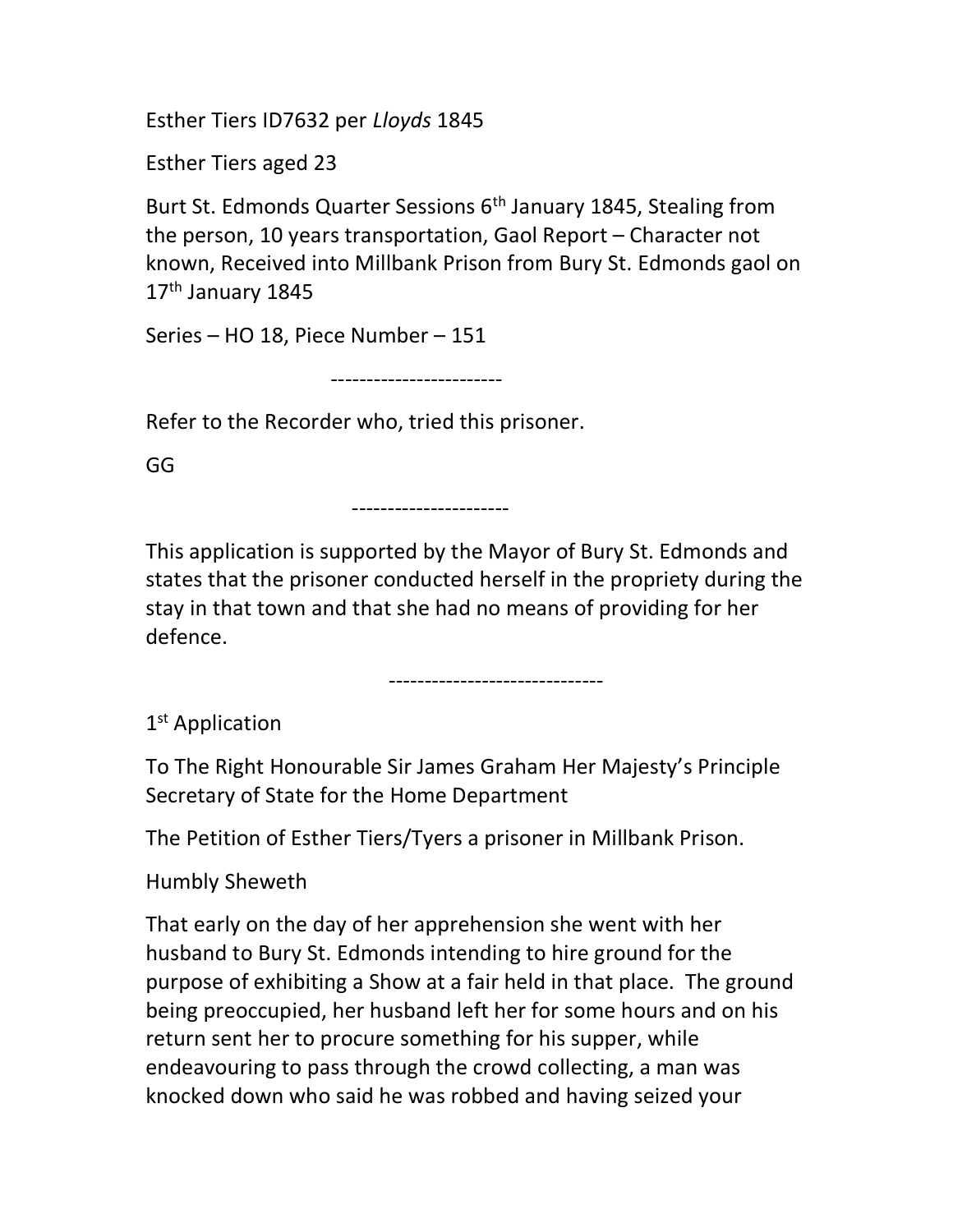Petitioner insisted upon apprehending her as the thief. Your Petitioner protests her innocence ad humble solicits your kind consideration of her case and that you will be pleased to recommend her pardon and your Petitioner will ever pray.

The x mark of Esther Tiers.

Witness [  $\qquad$  ].

--------------------------

Kings Lynn

30th April 1845

Honourable Sir

In the sincere hope that a mothers feelings will plead mu excuse for troubling you, I take the liberty of soliciting your kind attention to my application. An unfortunate daughter of mine named Esther Tyers was sentenced at Bury on 6<sup>th</sup> January last to 10 years transportation and is at present confined in Millbank Prison. A Petition in her behalf, signed by the Major of Bury St. Edmonds and Kings Lynn was forwarded to you, and Mr James Towell of this place addressed a letter to you respecting her, but no reply had been received to either. I respectfully beg that you will do me the favour of informing me if her sentence can possibility be mitigated. That this may meet with your favourable consideration and that she may not be sent out of this country but be restored to her afflicted parents and relations in the earnest though humble prayer of her disconsolate mother.

The favour of an answer will be most thankfully received.

Honourable Sir

Your humble and obedient servant

Elizabeth Daisley her mark

Lines Yard

Queen Street.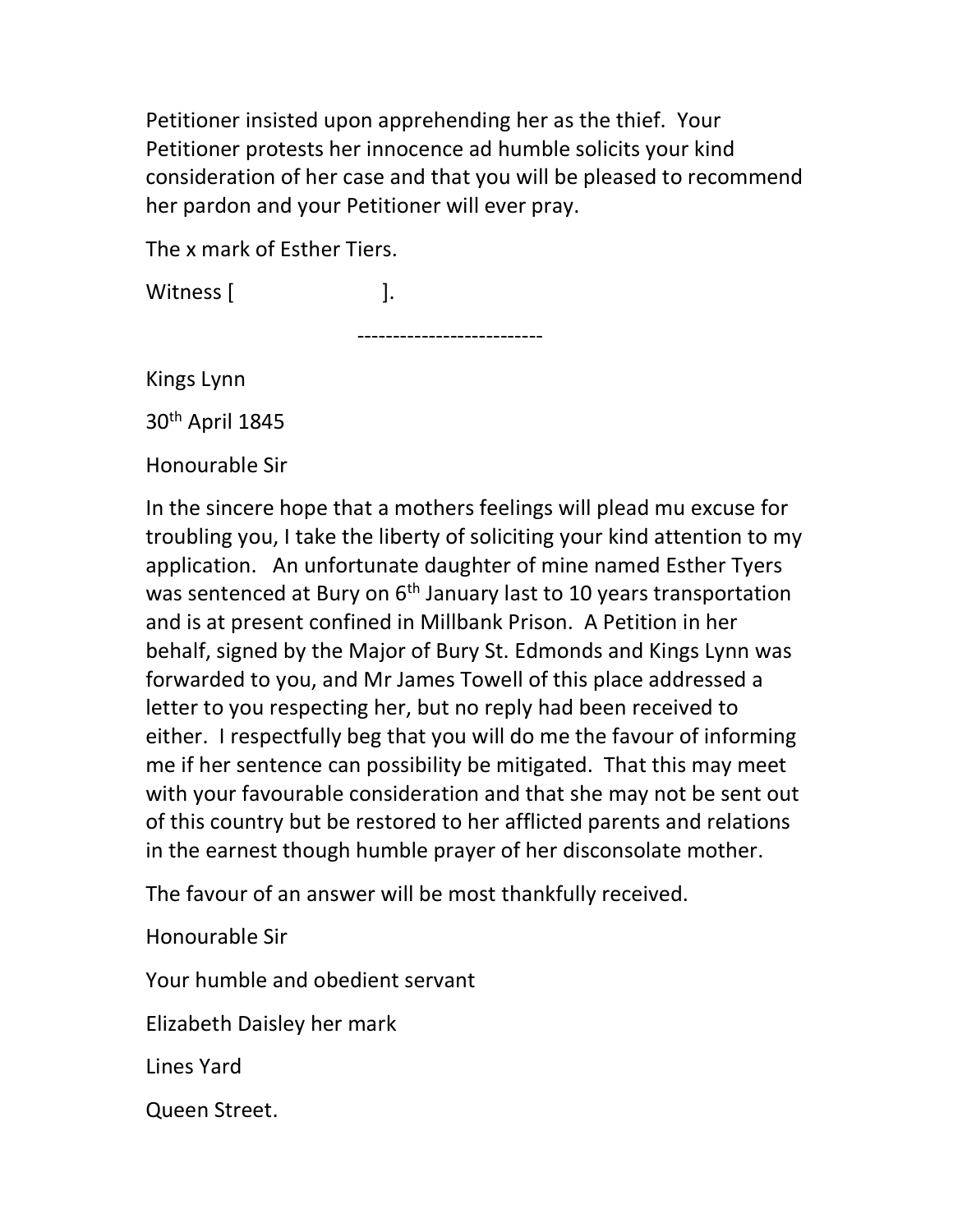I the undersigned Thomas Bridgman Esq. Major of the Borough of Bury St. Edmunds aforesaid do, for the reasons set forth in the above Petition beg most respectfully to recommend the case of the said Esther Tiers to your favourable consideration with a view to a mitigation of the sentence passed on her.

Signed: Thomas Bridgman

Mayor of Bury St. Edmunds.

----------------------

----------------------------

Application signed by George Howe The Landlord of the Swann Public House Bury St. Edmunds word for word with the 1<sup>st</sup> Application

--------------------------

Lynn

 $10<sup>th</sup>$  January 1845

We the undersigned inhabitants of Kings Lynn deeply sympathizing with Robert and Ann Elizabeth Daisley his wife the parents of Esther Tiers now under sentence of 10 years transportation for felony would respectfull pray for a mitigation of punishment. The said Robert and Elizabeth Daisley and the parents of as well six other children who are brought up with decency and honesty, and that one of the children is subject of idiotic and deformity and the subject of great anxiety to the parents, this added to the afflicting circumstances of their daughters present most perilous situation forms a burden too heavy for them to bear and [ ] in our minds an earnest desire that some mitigating circumstances may be found in the case of the said Esther Tiers.

Robert Pitcher – Major